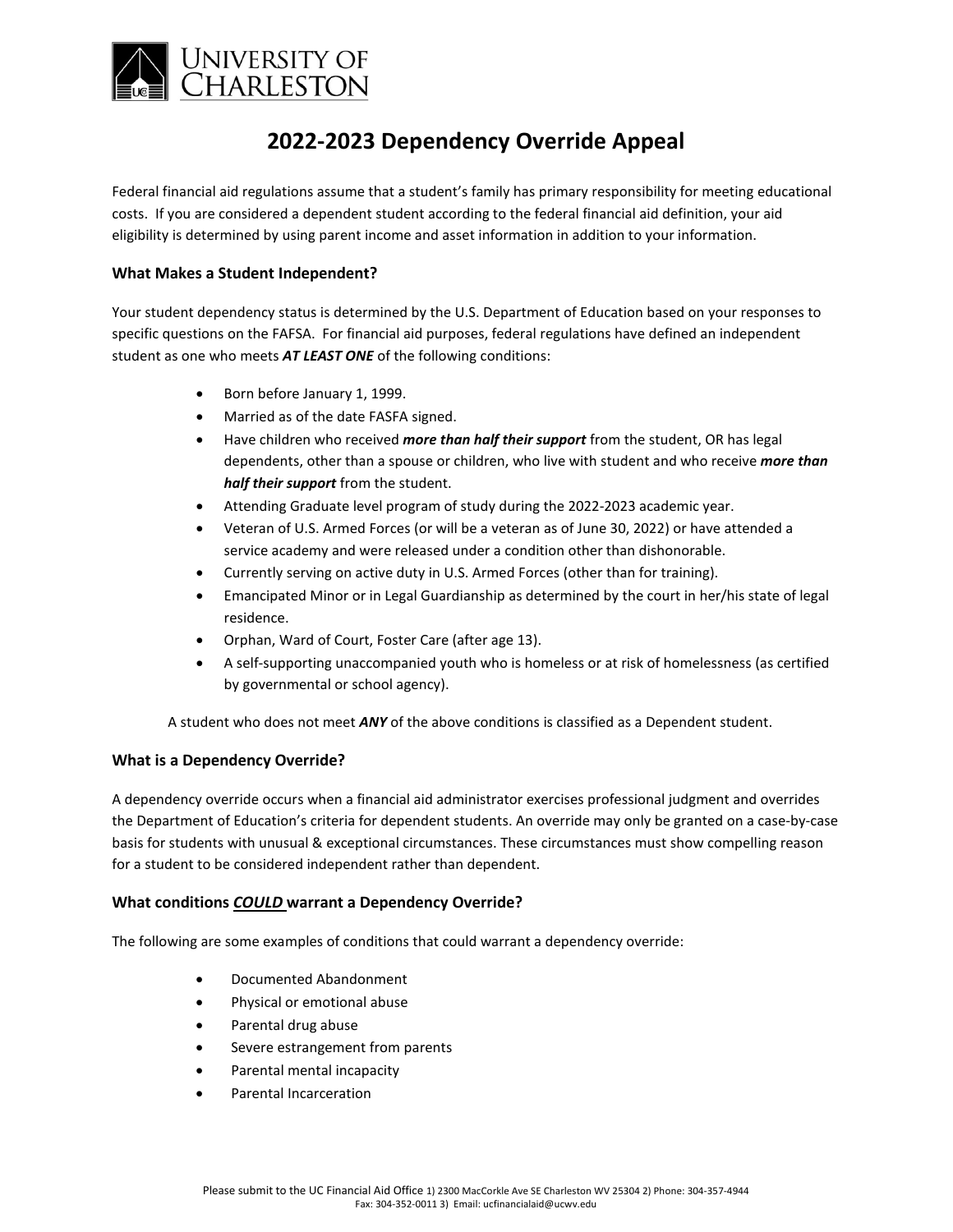## **What conditions DO NOT warrant a Dependency Override?**

By Federal Law, the following conditions DO NOT warrant a dependency override:

- Parents refuse to provide information on the FAFSA application or for verification
- Parents do not claim student as a dependent for income tax purposes
- Parents unwilling or unable to contribute to student's education
- Student demonstrates self-sufficiency
- Student reluctant to request the income information from parent's
- Student does not wish to communicate with parents

Financial Aid Policy at University of Charleston requires a student seeking a dependency override to complete the University of Charleston Dependency Override Appeal. Decisions made at other institutions are not accepted.

## **2022-2023 Dependency Override Appeal: Instructions**

You should complete this form if you are considered a dependent student for federal financial aid and believe you have compelling extenuating circumstances which should allow you to be considered an independent student. Return the completed form with the required documentation to the Office of Financial Aid. *We understand the sensitive nature of these circumstances; all documentation received by our office will be kept confidential.*

#### **Please note the following:**

- Complete the 2022-2023 Free Application for Federal Student Aid (FAFSA) online at [www.studentaid.gov](http://www.studentaid.gov/) *prior* to completing and submitting the Dependency Override Appeal.
- Financial Aid policy at University of Charleston requires a student seeking a dependency override to complete the University of Charleston Dependency Override Appeal. **Decisions made at other institutions are not accepted.**
- When submitting your appeal, **you will be required to meet with a financial aid staff member.**
- The determination of whether to approve a dependency override is made by the Office of Financial Aid at University of Charleston-not by the U.S. Department of Education. All decisions made by the Office of Financial Aid on dependency overrides are **FINAL** and not appealable.

#### **Dependency Override Appeal Process:**

- 1. **Free Application for Federal Student Aid (FAFSA):** Complete the FAFSA online at [www.studentaid.gov](http://www.studentaid.gov/) prior to submitting the Dependency Override Appeal.
- 2. **Dependency Override Appeal Form:** Complete all sections of the appeal form.
- 3. **Third-Party Statements:**

Provide at least two letters from third-party adult individuals who personally have knowledge of your situation and who can verify your circumstances. **At least one letter (on letterhead) must be from a guidance counselor, physician, social worker, clergy person, or another individual who has been involved in the circumstances in a professional capacity.** All letters must include details as to how the person knows you, how long they have known you, and how they have been involved and/or have firsthand knowledge of your situation.

The individuals submitting letters cannot be related to one another, nor can they reside at the same address. A telephone number and address where the individual can be reached for follow up questions must be included.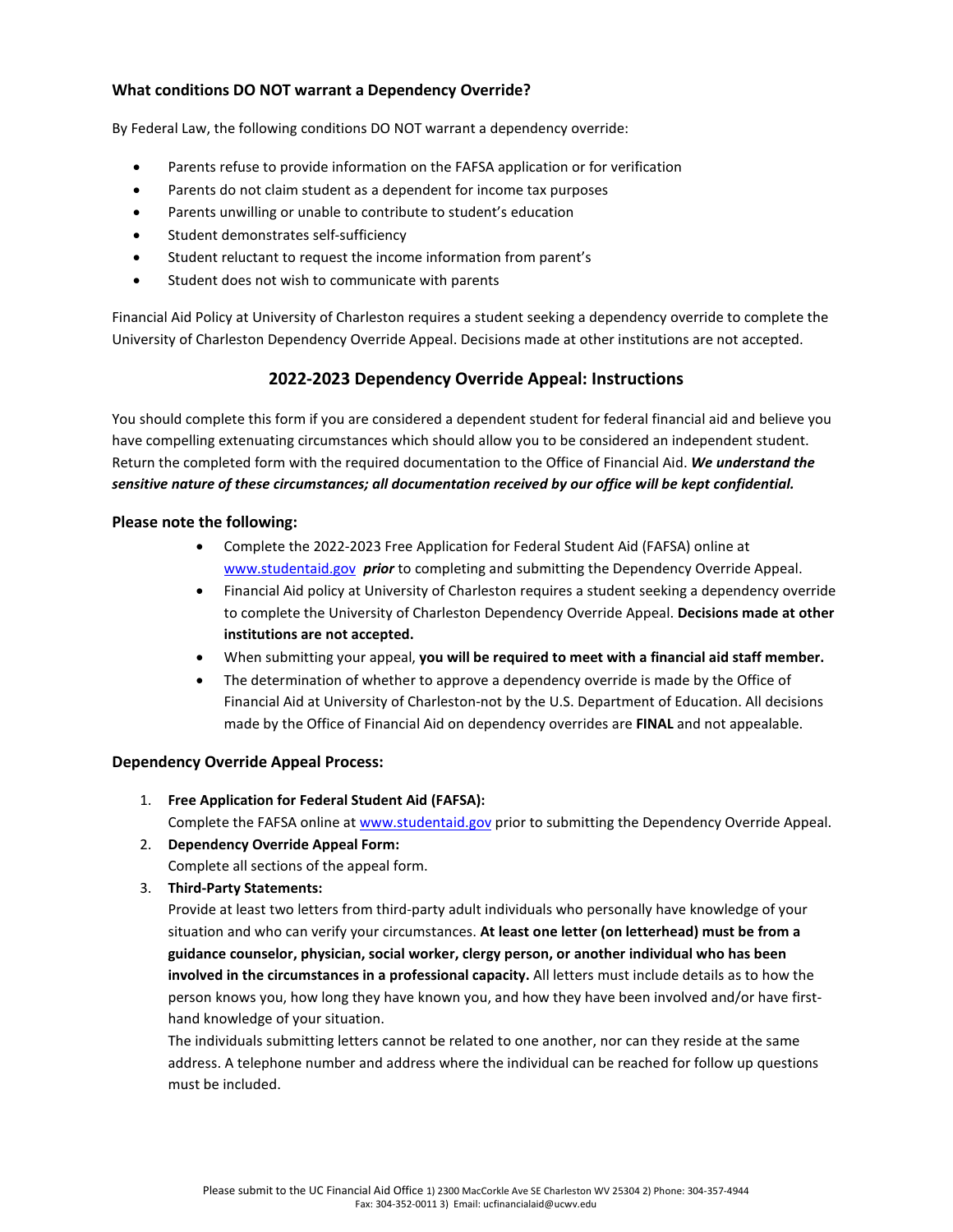#### 4. **Supporting Documentation:**

In addition to your appeal form and third-party statements, you must provide the following document with your appeal:

• Copy of your current lease or rental agreement. If you do not have either, attach a signed statement from your current landlord verifying your tenancy.

### 5. **Meet with a member of Financial Aid staff:**

Once you have completed the appeal form and gathered your statements and supporting documentation, contact University of Charleston's Office of Financial Aid.

### **After Filing the Dependency Override Appeal:**

**If your appeal is approved:** We will notify you via email and will submit the override to the Central Processing System. Your financial aid will then be packaged based on independent status. PLEASE NOTE: Additional documents may be required after the CPS has processed the revision to your dependency status.

**If your appeal is not approved:** We will notify you via email of our decision. To receive a financial aid package, you must provide parent financial information and signature on your FAFSA, using the FAFSA website [\(www.fafsa.ed.gov\)](http://www.fafsa.ed.gov/)

## **All decisions on dependency overrides are made based on Professional Judgment by the Office of Financial Aid at University of Charleston. All decisions are FINAL.**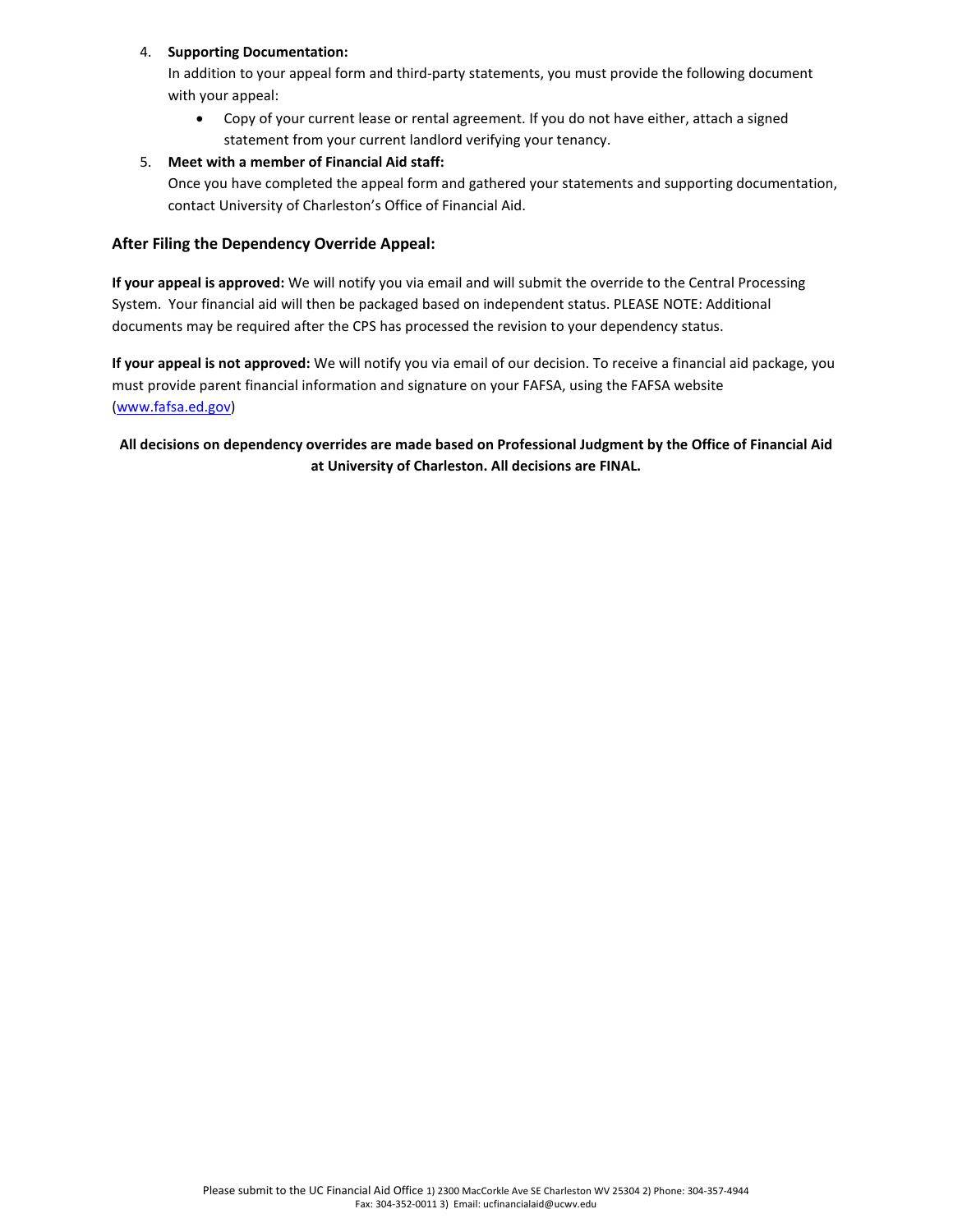

# **2022-2023 Dependency Override Appeal**

| Name: | <b>ID NUMBER</b> |  |
|-------|------------------|--|
| Phone | <b>EMAIL</b>     |  |

Financial Aid policy at University of Charleston requires a student seeking a dependency override to complete and submit the University of Charleston Dependency Override Appeal firm and all listed documentation to the University of Charleston Office of Financial Aid. Decisions made at other institutions are not accepted. You may refer to the instructions page for complete details.

#### **1: Personal Statement**

**Personal Statement:** In the space below, provide a detailed explanation of the unusual & extenuating circumstances that you believe warrant a review of your dependency status. Attach additional pages if necessary. Be sure to include the following:

- 1. The nature of your relationship with both your mother *AND* your father
- 2. The location of both parents *AND* when you last had contact with them
- 3. Why you cannot obtain information and/or support from your parents

#### **2: 3rd PARTY/ PROFESSIONAL STATEMENT**

Provide at least two letters from 3<sup>rd</sup> party adult individuals who personally have knowledge of your situation and who can verify your circumstances. Please note the following:

- 1. At least one letter (on letterhead) must be from a guidance counselor, physician, social worker, licensed therapist, clergy person, or other individual who has been involved in the circumstances in a professional capacity.
- 2. All letters must include details as to how the person knows you, how long they have known you, and how they have been involved and/or have first-hand personal knowledge of your situation.
- 3. The individuals submitting letters cannot be related to one another, nor can they reside at the same address. A telephone number and address where the individual can be reached for follow up questions must be included.